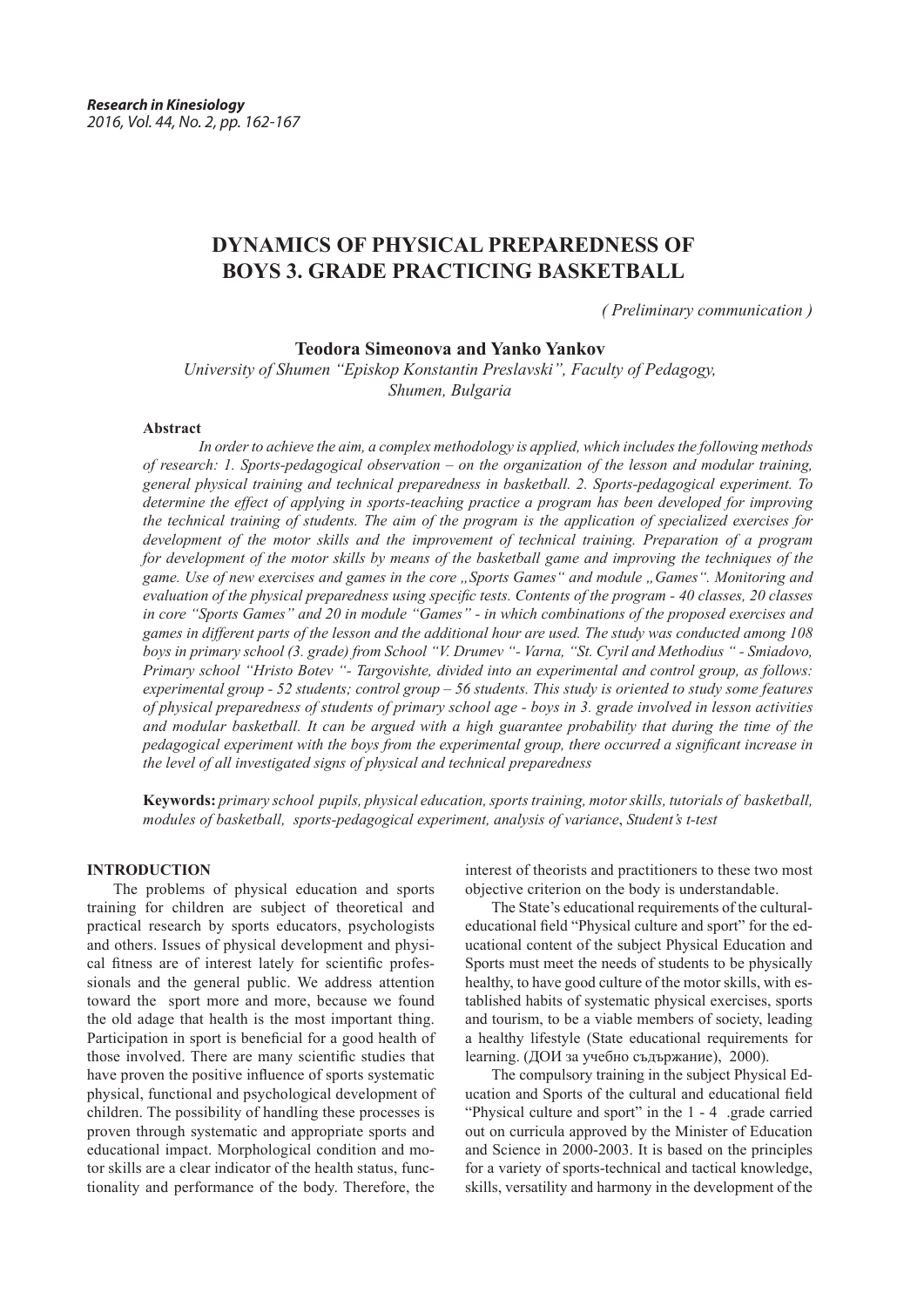morpho-somatic characteristics and motor abilities of students.

Since 2004/2005 a third (optional) class in Physical education and sports for students from I to XII grade is introduced. It is implemented in the form of modules, according to the decision of the Pedagogical Council of the school, and in compliance with the school's and the provided municipal or state sports facilities, the qualifications of the teachers of physical education, and the traditions of the school and the region.

For I - IV class - the elementary stage of primary education level are offered the following modules:

 The first requirement that the teacher should accomplish is for each lesson to be used for the aims and objectives of the learning process in basketball from the very first to the last second. It is wrong for the basketball lesson, it's parts or individual exercises to have a focus on track-and-field, gymnastics or even to be connected to some other sports disciplines. The lesson in basketball should be just about the basketball. This can be achieved when from the first to the last second of the class, in all parts of the lesson a basketball material is taught (Simeonova (Симеонова), 2012; Tsvetkov (Цветков), 2003).

The aim of the study is to improve the effectiveness of basketball teaching in the physical education and sports classes, and the modular training by putting into practice a specialized program that includes tools and methods for improving the basketball technique. Discovery of some peculiarities of morpho-functional characteristics and development of the physical qualities of students of elementary school age, participating in the classes and extra hours in basketball (Tsvetkov (Цветков), 2009; Tsarov (Църов,) 2008).

### **METHODS**

According to the methodological requirements of sportology, in this research are applied the structural (studying the parts and interconnections of school physical education, the structure of the curriculum, etc.) as well as the functional approaches (for detecting connections of these systems with the external environment).

In order to achieve the aim, a complex methodology is applied, which includes the following methods of research:

1. Sports-pedagogical observation – on the organization of the lesson and modular training, general physical training and technical preparedness in basketball.

2. Sports-pedagogical experiment:

- determinative – to determine the level of the basic parameters of physical abilities and specific motor tests. For this purpose a sports and educational testing was conducted on six indicators:

- *educating pedagogical experiment* - to determine the effect of applying in sports-teaching practice a program has been developed for improving the technical training of students in 3. grade.

The aim of the program is the application of spe-

cialized exercises for development of the motor skills as well as the improvement of technical training.

To achieve the objective the following tasks are solved:

- Preparation of a program for development of the motor skills by means of the basketball game and improving the techniques of the game.
- • Use of new exercises and games in the core ., Sports Games" and module ., Games".
- Monitoring and evaluation of the physical preparedness using specific tests.

The program structure: 40 classes, 20 classes in core "Sports Games" and 20 in module "Games" - in which combinations of the proposed exercises and games in different parts of the lesson and the additional hour are used.

The study was conducted among 108 boys in primary school (3. grade) from School "V. Drumev "- Varna, "St. Cyril and Methodius "- Smiadovo, Primary school "Hristo Botev "- Targovishte, divided into an experimental and control group, as follows:

- experimental group – 52 students;

- control group – 56 students.

#### **RESULTS AND DISCUSSION**

The results went through a statistical processing with specially designed programs. The programs used for this were Microsoft Excel and statistical package SPSS 11.5. Depending on the objectives of the study the following statistical methods were applied:

1. *Analysis of variance* 

2. *Student's t-test for the comparison of two means*

The analysis of the statistical parameters from the data of the described tests, taken at the beginning and the end of the pedagogical experiment, is done for the control as well as for the experimental group.

The statistical parameters of the analysis of variance of the variables that characterize the physical preparedness at the beginning of the experiment for boys are presented in Tables 2. and 3.

The diagnosis in Basketball through tests consisting of exercises similar to the elements of the basketball game lead to an increase in the effectiveness of the motor training, and the development and improvement of the motor skills, and all serve to achieve the aims of the State's educational requirements.

The test "20 meters smooth run from standing start" gives information about the motor quality speed (the speed of the simple motor response and speed of starting a separate motion). Comparing the results from Tables 2. and 3. we will notice that at the beginning of the observed period, both groups showed similar qualities  $(X=$ 4.62 sec. CG for boys;  $X = 4.72$  sec. For EG guys;)

The coefficients of variation in both groups of boys are in the range of 24%, indicating an average dissipation of the shown results .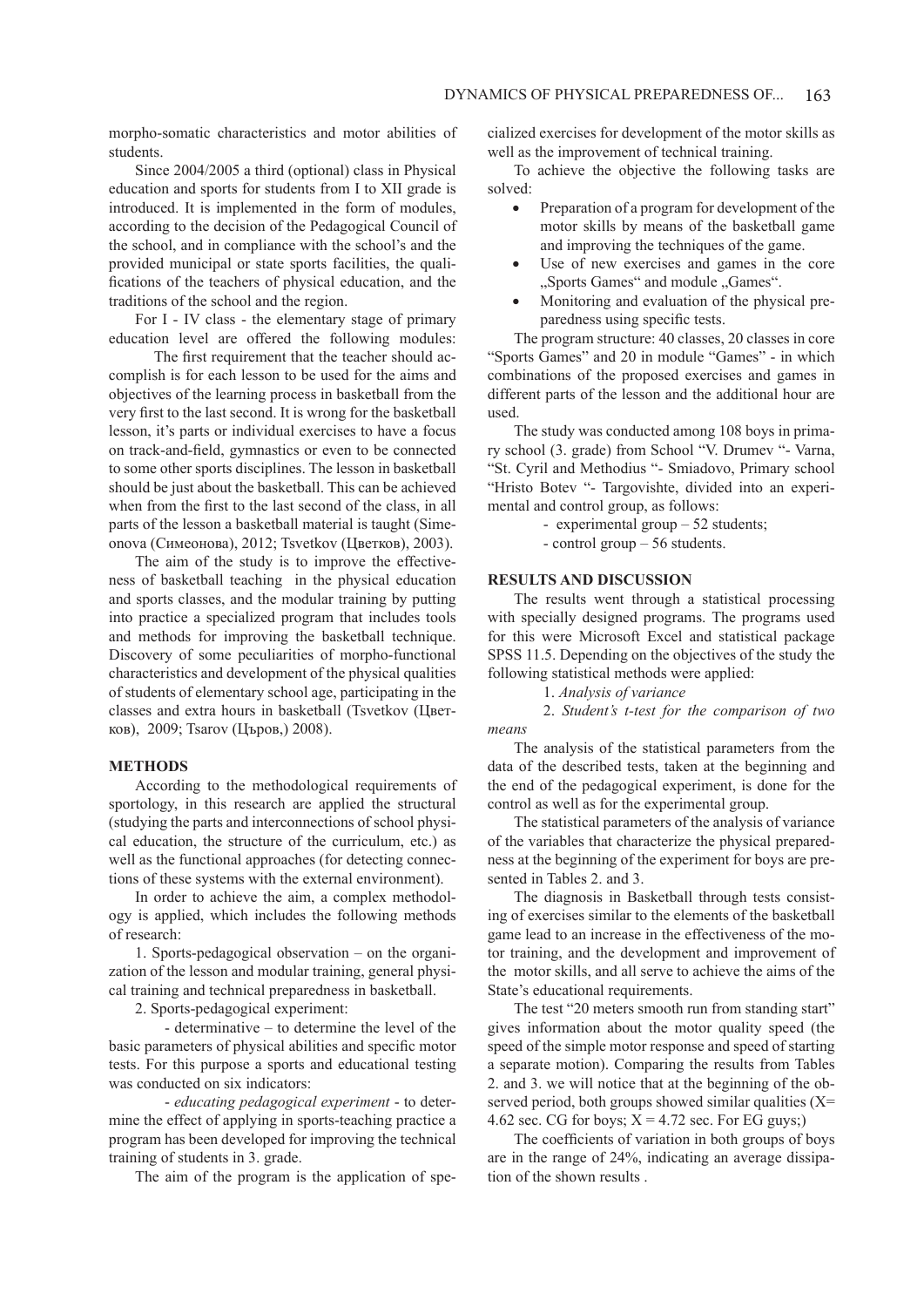# 164 *T. Simeonova & Y. Yankov*

| Indicator          | Measure | Accuracy of<br>measurement | Direction<br>of increase |
|--------------------|---------|----------------------------|--------------------------|
| 20 m sprint        | sec     | 0,01                       | -                        |
| Shuttle run        | sec     | 0,01                       | -                        |
| Throwing a ball    | cm      |                            |                          |
| High jump          | Number  |                            |                          |
| Catch and pass     | Number  |                            |                          |
| Defensive movement | sec     | 0,01                       | -                        |

*Table 1. List of indicators for detecting the state of physical preparedness of students in 3. grade*

*Table 2. Statistics on physical preparedness, experimental group boys - beginning of the study*

| Indicator          | Xmin | Xmax | Mean | S    | $\rm V\%$ | As     | Ex     |
|--------------------|------|------|------|------|-----------|--------|--------|
| 20 <sub>m</sub>    | 5,1  | 4,2  | 4.7  |      | 23,5      | $-0.3$ | $-0.7$ |
| Shuttle run        | 51,1 | 35,1 | 41.9 | 12,4 | 29,7      | 0.6    | 0,4    |
| Throwing a ball    | 3,6  | 5,0  | 4,4  |      | 37,9      | 0,4    | 0,6    |
| High jump          | 18,0 | 31,0 | 24,8 | 3,9  | 15,6      | 0.8    | $-0.2$ |
| Catch and pass     | 17,0 | 38,0 | 23,3 | 3.5  | 14,9      | $-0.1$ | 0,8    |
| Defensive movement | 14.4 | 10,6 | 12.9 | 2.3  | 18,2      | 0.4    | 0.6    |

*Table 3. Statistics on physical and technical preparedness, control group boys – beginning of the study*

| Indicator          | Xmin  | Xmax  | Mean  |       | $\rm V\%$ | As     | Еx      |
|--------------------|-------|-------|-------|-------|-----------|--------|---------|
| $20 \text{ m}$     | 5,37  | 4,11  | 4,62  | 1.12  | 24.24     | $-0.1$ | $-0,59$ |
| Shuttle run        | 52,31 | 36,34 | 41,84 | 11.71 | 27,98     | 1.07   | 1,33    |
| Throwing a ball    | 3.5   | 5,2   | 4,45  | 1,89  | 42.47     | 0.52   | 0.31    |
| High jump          |       | 30    | 21,69 | 4,38  | 20,19     | 0,27   | $-0,41$ |
| Catch and pass     | 12    | 38    | 23,32 | 3,57  | 15,3      | 0,3    | $-0,42$ |
| Defensive movement | 15,02 | 1.01  | 12.84 | 2.45  | 19.09     | 0.51   | $-0.58$ |

*Table 4. Significance of the differences between the average levels of physical abilities before the experiment - boys*

|       | CG    |       | EG    |         |         |    |
|-------|-------|-------|-------|---------|---------|----|
| Χ     | S     | Χ     | S     | d       |         | Pt |
| 4,62  | 1,12  | 4,72  | 1,11  | $-0,10$ | 1,47    | 45 |
| 41,84 | 11,71 | 41,86 | 12,43 | $-0,02$ | $-1,70$ | 69 |
| 4,45  | 1,89  | 4,38  | 1,66  | 0,07    | $-1,51$ | 65 |
| 21,69 | 4,38  | 24,78 | 3,87  | $-3,09$ | $-1,38$ | 44 |
| 23,32 | 3,57  | 23,26 | 3,46  | 0,06    | $-1,36$ | 44 |
| 12,84 | 2,45  | 12,86 | 2,34  | $-0,02$ | 1,33    | 44 |

*Table 5. Statistics on physical preparedness, experimental group boys – end of the study*

| Indicator          | Xmin  | Xmax  | Mean  |      | $V\%$ | As      | Еx      |
|--------------------|-------|-------|-------|------|-------|---------|---------|
| 20 <sub>m</sub>    | 4.95  | 4.19  | 4.26  | 0.85 | 20,01 | $-0,33$ | $-0,69$ |
| Shuttle run        | 50,11 | 29,91 | 40.03 | 7.69 | 19.21 | 1,07    | 1,33    |
| Throwing a ball    | 3,7   | 5,2   | 4,88  | 1,07 | 22,89 | 0,37    | $-0,17$ |
| High jump          | 20    | 42    | 30,39 | 4,7  | 15,46 | 0,27    | $-0,41$ |
| Catch and pass     | 18    | 35    | 29,98 | 4,29 | 14,31 | 0,3     | $-0,42$ |
| Defensive movement | 21,98 | 10,21 | 11.69 | 1,98 | 16.93 | 0.51    | $-0.58$ |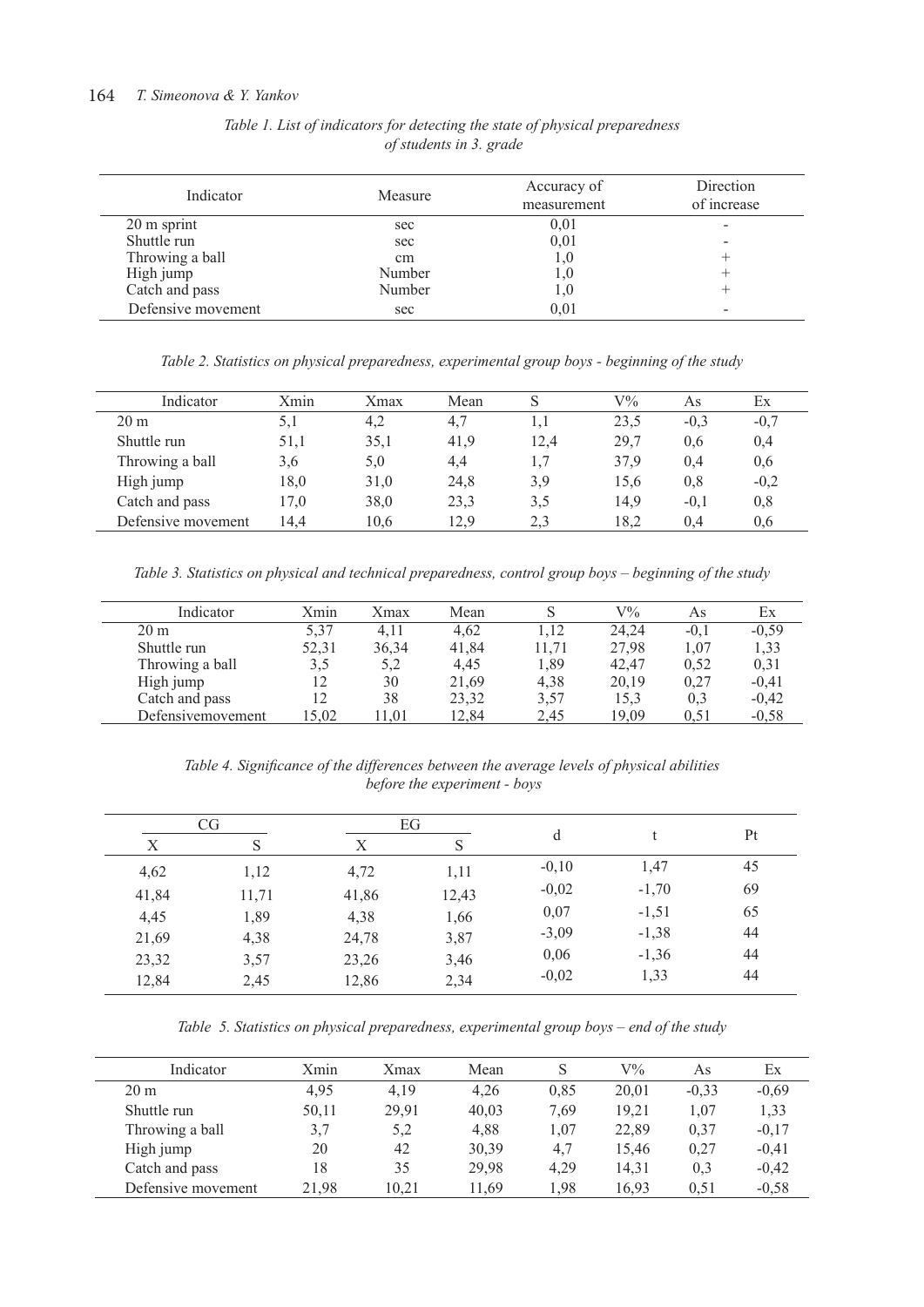| Indicator          | Xmin  | Xmax  | Mean  |      | $\rm V\%$ | As      | Ex      |
|--------------------|-------|-------|-------|------|-----------|---------|---------|
| $20 \text{ m}$     | 5,01  | 4,23  | 4.48  | 0.66 | 14.64     | 0.3     | $-0.14$ |
| Shuttle run        | 52,87 | 37,23 | 41,24 | 8.02 | 19,44     | $-0.52$ | $-0,44$ |
| Throwing a ball    | 3,4   | 5,3   | 4,6   | 1,03 | 22,49     | 0.25    | $-0.33$ |
| High jump          |       | 31    | 26,12 | 3.51 | 13,44     | $-0.15$ | $-0,07$ |
| Catch and pass     |       | 31    | 24,5  | 4,07 | 16.61     | 0.82    | 0,1     |
| Defensive movement | 3.09  | 11.54 | 12.68 | 2.02 | 15,93     | 0.25    | $-0.33$ |

*Table 6. Statistics on the physical and technical preparedness, control group boys – end of the study*

*Table 7. Significance of the differences between the average levels for boys experimental group*

|       | Beginning<br>End |       |      |         |          | Pt |  |
|-------|------------------|-------|------|---------|----------|----|--|
| Х     |                  |       |      | d       |          |    |  |
| 4,72  | 1,11             | 4,26  | 0,85 | $-0,46$ | 1,75     | 69 |  |
| 41,86 | 12,43            | 40,03 | 7,69 | $-1,83$ | $-1,99$  | 92 |  |
| 4,38  | 1,66             | 4,88  | 1,07 | 0,50    | 1,91     | 93 |  |
| 24,78 | 3,87             | 30,39 | 4,70 | 5,61    | 3,30     | 98 |  |
| 23,26 | 3,46             | 29,98 | 4,29 | 6,72    | $-4, 81$ | 96 |  |
| 12,86 | 2,34             | 11,69 | 1,98 | $-1,17$ | 1,69     | 66 |  |

The duration of a game part or school play (10 minutes or more) requires good physical preparation. Game scenarios are not associated with long running, but with moving forward and backward on the court. The "shuttle run" - provides information on the overall (cardiorespiratory) endurance. Opposing the advancingfatigue is essential to the learning process. The measured average values at the beginning of the experiment respectively X  $= 41.84$  sec. for the control group,  $X = 41.84$  experimental group of boys suggests similar qualities of students at the beginning of the study in terms of durability and long running from line to line in the basketball court.

The various manifestations of the power are exhibited depending on the specific motor activity that should be performed. The explosive power of the upper limbs is directly related to the successful mastering of the technique of basketball - pass, shoot, etc. Its development during the learning process ensures effectiveness of the actions of the students. Through the test "Throwing a solid ball (one kilogram) above", the development in this index in both groups is checked. The difference of 0.07 (between CG and EG) for the boys is too small to be substantial in relation to the explosive power of arms, shoulders and chest muscles in a horizontal effort at the beginning of the pedagogical experiment.

Great importance for the mastering and improvement of a large number of technical elements in basketball, such as control of the ball under the basket, jump shot, shooting in motion, has the explosive power of the lower limbs on vertical efforts. In our battery test, to obtain information on the development of this indicator in both the control and experimental groups, we have included the indicator "High jump". The analysis of the results (Table 2., Table 3.) shows that at the beginning of the experiment, the average performance in the jump in both groups are approximately equal. The relatively

equal level in the groups in terms of the strength of the lower limbs, we will also prove with the similar maximum values of the indicator -  $X$ max = 30cm for CG,  $X$ max = 31cm for EG boys.

The level of the skills in catching and passing requires high dexterity from students. The test "Catch and pass the ball against the wall" provides information about the strength endurance of the arms and shoulder girdle, the technique of catching and passing. Our research shows that at the beginning of the study the observed students show the same technical abilities for this feature.

We also observe minor differences in the average levels between the two groups from the test "Defensive movement" which determines the speed endurance, agility and the quickness. Identical capabilities of boys in terms of speed of movement are also indicated by the coefficients of variation. They vary within 18-22%, and prove the approximate uniformity of the samples at the beginning of the pedagogical experiment.

The comparative analysis of the average values of the variables in the control and experimental groups of students from 3. grade using Student's t - test for the comparison of two means - Table 4. allows a confirmation of the significance of the differences at the beginning of the experiment. The values of t - from 1.23 to 1.73 are ensuring a high probability. This is an evidence of equal start in terms of motor skills and provides conditions for the correctness of the experiment.

Of exceptional interest in this study are the changes in the groups which happened during the school year in terms of physical preparedness. In Tables 5. and 6. are presented the test results at the end of the study respectively for the experimental and control groups for boys.

However, as already noted, the presence of differences between the average levels of the studied signs is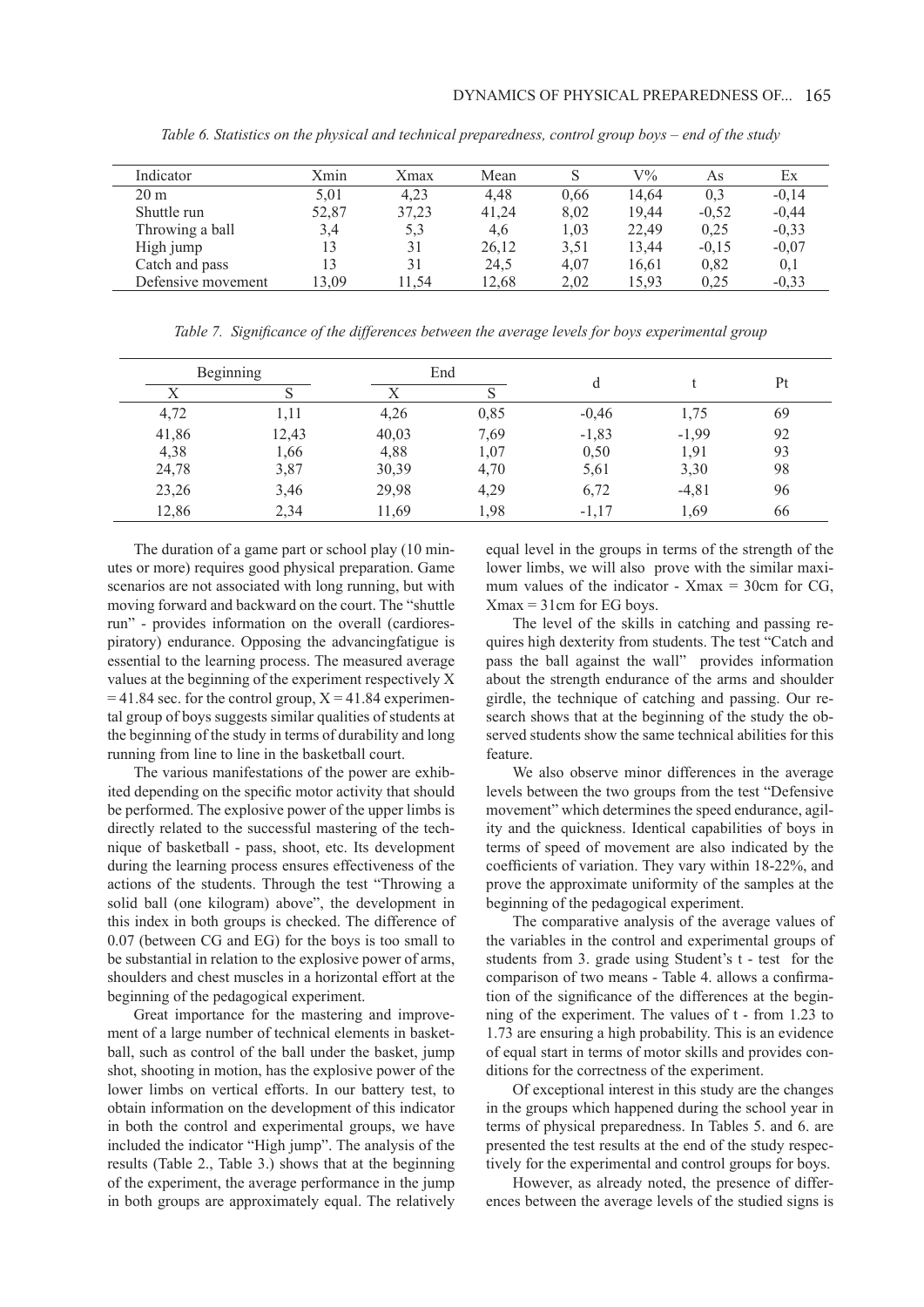no reason for making serious conclusions without checking the reliability of those statements. For this purpose the most appropriate is Student's comparative t- test (for dependent samples). Tables 7. and 8. present the significance of differences for boys from 3. grade, respectively for the control and experimental group.

From the tables, we will recognize that the obtained differences at the end of the experiment in terms of the so-called sprinter's speed measured by the test "20 meters sprint" is not confirmed by strong probability - for CG - Pt =  $45\%$  and EG - Pt =  $69\%$ . Positive in the test is the reduction in the coefficient of variation from 24.24 to 14.64 for the CG and from 23.51 to 20.01 for EG.

According to Yordanova, Мalchev, Bazelkov, & Alexiev (Йорданова, Малчев, & Базелков, Алексиев, 1997) a task of priority for physical education in school is to develop a common endurance. That is endurance in terms of prolonged activity with moderate intensity (power), which requires the functioning of a large part of the muscle apparatus. The differences obtained at the end of the experiment in both groups with respect to the indicator "shuttle run" are positive. The growth of 1.83 seconds for EG - boys, respectively 92% reliability, we attribute to the numerous exercises and learning games through which this motor quality is improved. In the control groups in terms of this indicator we see growth that is due to random factors  $(t = -1,70 \text{ boys})$ .

With great reliability -  $Pt = 98%$  we will confirm the change in the initial and end average values of the indicator "high jump" for the experimental group boys. Perhaps this large increase of  $X = 24.78$  cm. to  $X = 30.39$  cm., is a proof that this feature develops by throwing in motion, throwing with rebound, and control the ball. The proposed experimental exercises for improvement of these techniques have influenced the ability to jump. We have no guaranteed probability that the growth of 4.43 cm for boys in the control group is significant. The special physical training in basketball cultivates and improves specific motor qualities in accordance with the special features of the motor habits, which are built through practising the basketball techniques (Margaritov, Boneva, Bonev (Маргаритов, Бонева, & Бонев, 2003). An essential condition for the control and improvement of a number of techniques - has explosive power of the lower limbs.

In order for the student to be able to shoot, pass, or dribble, first he has to receive the ball. Proper receiving of the ball is a prerequisite for the effectiveness of the following actions. The opinion of Vl. Tsvetkov (Цветков) (2003) is that catching the ball is one of the most often neglected techniques of the game. The passing is a key technique in basketball because thanks to it the ball moves quickly in all directions of the court. According to him, special attention should be paid to these technical elements in all stages of the long-period sports training.

The analysis of Table 5. and Table 6. shows that during the experiment it comes to some stabilization of the indicator "Catch and pass in a wall" in both groups of the boys. A guarantee for the improvement of the technical skills of students to pass accurately and quickly is the growth from 23 to 30 times for the experimental group. Reason to believe that the impact on the tested groups with respect to the accuracy of the pass was effective enough we seek in the changed means and methods of the experimental program. The exercises that we apply to the throwing and certain game situations result in improvement of the agility, strength endurance of the arms and shoulder girdle and technique of catching and passing. This conclusion is confirmed by the argument of Yordanova (Йорданова) (2008) that the mobility and dynamics of nerve processes in the cerebral cortex is the physiological basis of skill, but psychologically it is closely related to the completeness of the perceptions, speed and accuracy of complex reactions. The increase in speed and accuracy of the passing during the time of the study is significant and confirmed with a high probability  $Pt = 96\%$ .

The ability to move on the court without the ball is important in modern basketball. Defensive movement is an indicator that provides information on the individual technique of defence. Although there is not enough time spent on learning the technique of defence in school, it is an essential element in modern basketball.

Here we observe a positive change in boys of both groups. In the experimental group we have a change from 12.86 sec. to 11.69 sec., and in the control group from 12.84 sec. to 12.68 sec. The relatively low rate we can confirm by the fact, in terms of speed, boys in this age period do not fall in the sensitive phase. The improving in the average achievements in both groups at the end of the period is not essential ( $Pt = 66\%$  for EG and  $Pt = 64\%$  for CG). This is evident from tables 7. and 8., where the significance of differences between the two groups at the end of the study is presented. Important for the study is also to be traced the changes which have taken place in the diffusion of signs of physical preparedness at the end of the observed period. From the coefficients of variation of the indicators,we notice that both groups remained within the zone of stability, which means that they are relatively similar on this indicator and retain its homogeneity at the end of the study.

Given the importance of the quality Speed and its great application in the basketball game, it gives us reason to believe that the comprehensive program, which is used for improvement of the various physical qualities and is applied in the educational games of basketball, leads to development of the quality Speed.

Basketball is a complex game, and we can not determine with certainty which of the physical qualities has a dominant character. For better mastering and practising of this emotional game in its essence, it is necessary to work on the development of all physical qualities.

#### **CONCLUSION**

It can be argued with a high guarantee probability that during the time of the pedagogical experiment with the boys from the experimental group, there occurred a significant increase in the level of all investigated signs